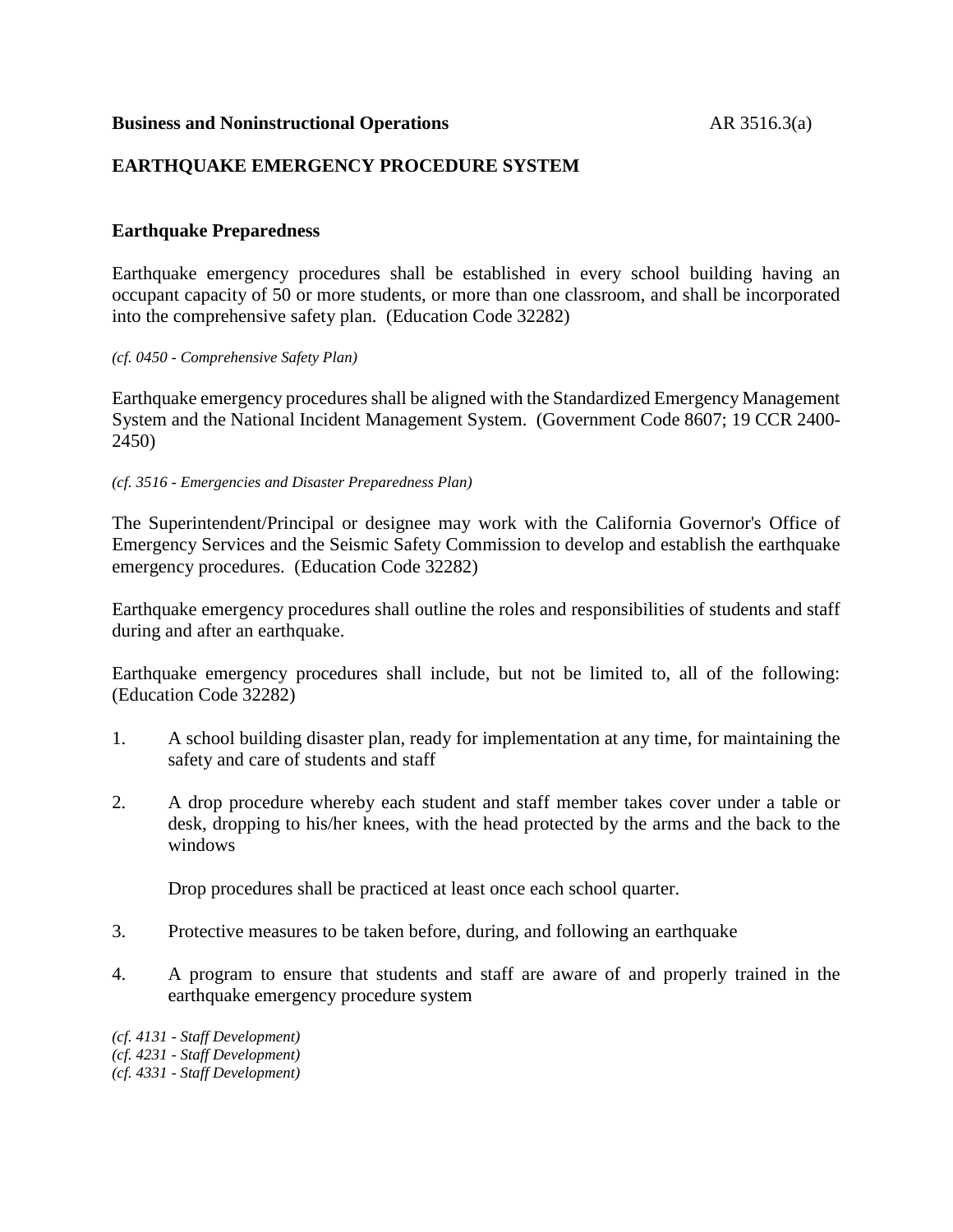Staff and students shall be informed of the dangers to expect in an earthquake and procedures to be followed. Students shall be instructed to remain silent and follow directions given by staff in such an emergency. Staff and students also shall be taught safety precautions to take if they are in the open or on the way to or from school when an earthquake occurs.

Earthquake emergency procedures shall designate primary and alternative locations outside of buildings, which may include areas off campus if necessary, where individuals on a school site will assemble following evacuation. In designating such areas, the Superintendent/Principal or designee shall consider potential post-earthquake hazards outside school buildings including, but not limited to, power lines, trees, covered walkways, chain link fences that may be an electric shock hazard, and areas near buildings that may have debris.

Earthquake emergency procedures also shall outline primary and alternative evacuation routes that avoid areas with potential hazards to the extent possible. The needs of students with disabilities shall be considered when planning evacuation routes.

The Superintendent/Principal or designee shall consider the danger of a post-earthquake tsunami when developing evacuation routes and locations, including the need to evacuate to higher ground.

The Superintendent/Principal or designee shall identify at least one individual within each building to determine if an evacuation is necessary, the best evacuation location, and the best route to that location when an earthquake occurs.

The Superintendent/Principal or designee shall identify potential earthquake hazards in classrooms and other district facilities, including, but not limited to, areas where the main gas supply or electric current enters the building, suspended ceilings, pendant light fixtures, large windows, stairwells, science laboratories, storage areas for hazardous materials, shop areas, and unsecured furniture and equipment. To the extent possible, dangers presented by such potential hazards shall be minimized by securing equipment and furnishings and removing heavy objects from high shelves.

#### **Earthquake While Indoors at School**

When an earthquake occurs, the following actions shall be taken inside buildings and classrooms:

- 1. Staff shall have students perform the drop procedure. Students should stay in the drop position until the emergency is over or until further instructions are given.
- 2. In laboratories, burners should be extinguished, if possible, before taking cover.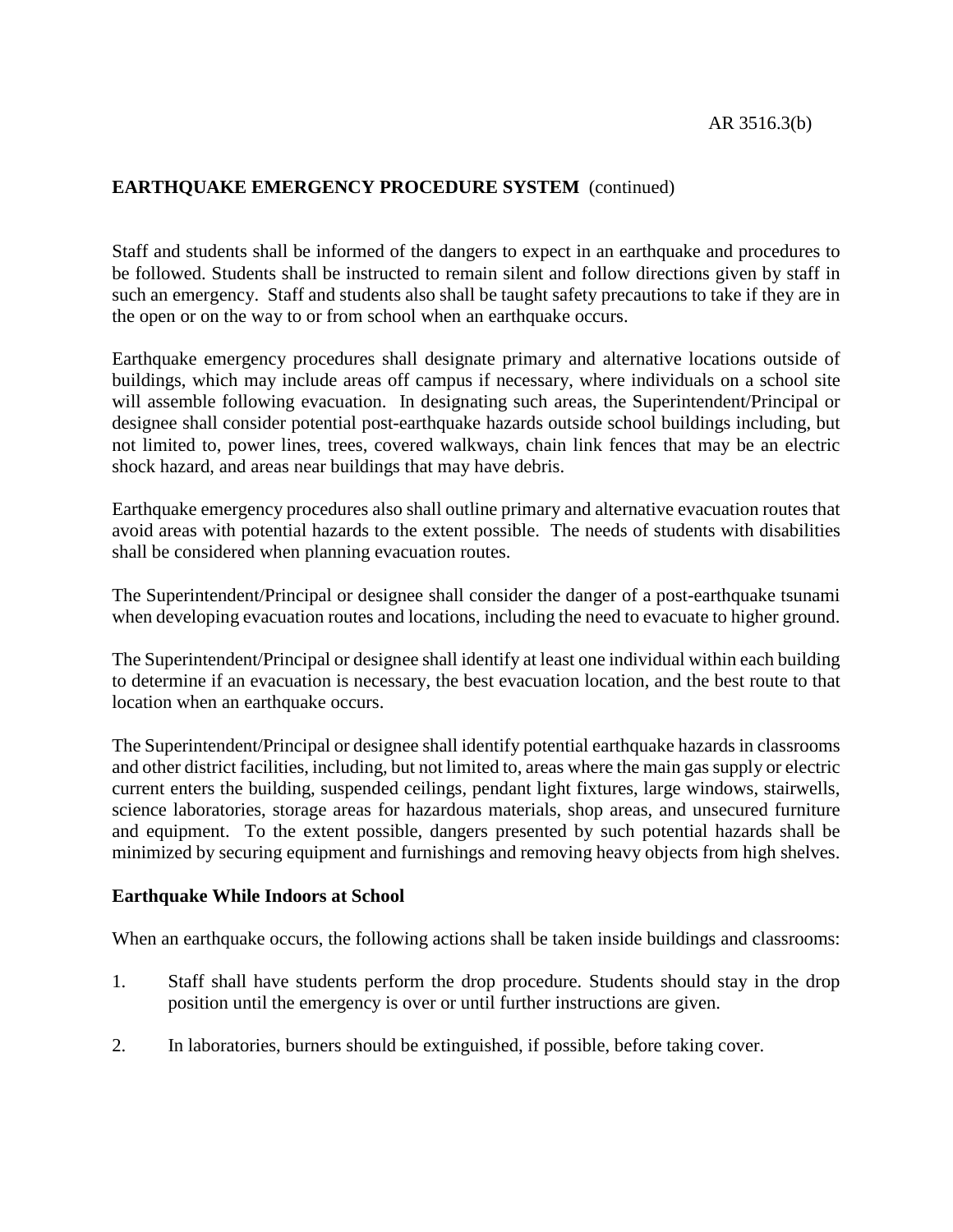- 3. As soon as possible, staff shall move students away from windows, shelves, and heavy objects or furniture that may fall.
- 4. After the earthquake, the principal or designee shall determine whether planned evacuation routes and assembly locations are safe and shall communicate with teachers and other staff.
- 5. When directed by the principal or designee to evacuate, or if classrooms or other facilities present dangerous hazards that require immediate evacuation, staff shall account for all students under their supervision and shall evacuate the building in an orderly manner.

# **Earthquake While Outdoors on School Grounds**

When an earthquake occurs, the following actions shall be taken by staff or other persons in authority who are outdoors on school grounds:

- 1. Staff shall direct students to walk away from buildings, trees, overhead power lines, power poles, or exposed wires.
- 2. Staff shall have students perform the drop procedure.
- 3. Staff shall have students stay in the open until the earthquake is over or until further directions are given.

# **Earthquake While on the Bus**

If students are on the school bus when an earthquake occurs, the bus driver shall take proper precautions to ensure student safety, which may include pulling over to the side of the road or driving to a location away from outside hazards, if possible. Following the earthquake, the driver shall contact the Superintendent/Principal or designee for instructions before proceeding on the route or, if such contact is not possible, drive to an evacuation or assembly location.

#### *(cf. 3543 - Transportation Safety and Emergencies)*

# **Subsequent Emergency Procedures**

After an earthquake episode has subsided, the following actions shall be taken:

1. Staff shall extinguish small fires if safe.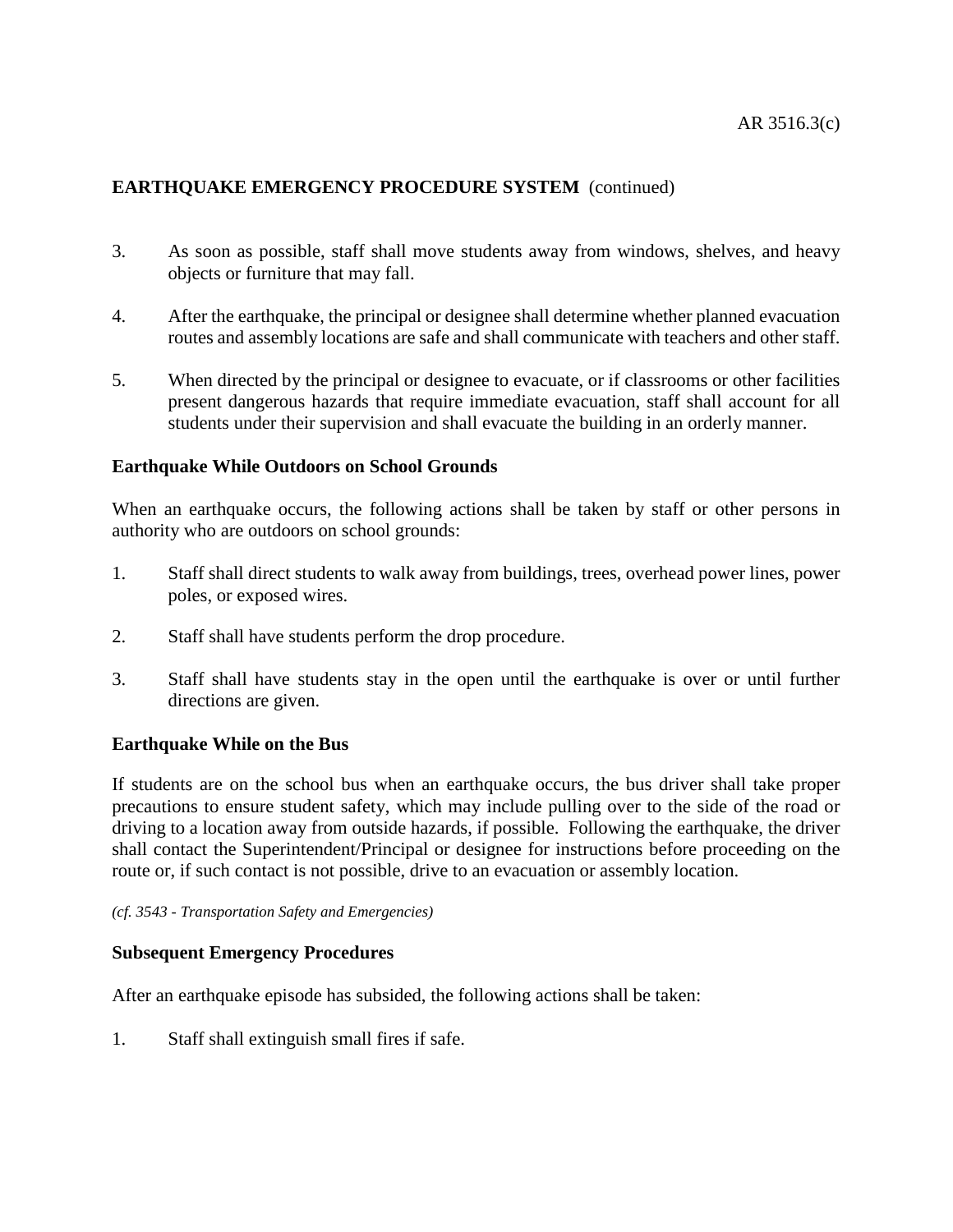- 2. Staff shall provide first aid to any injured students, take roll, and report missing students to the principal or designee.
- 3. Staff and students shall refrain from lighting any stoves or burners or operating any electrical switches until the area is declared safe.
- 4. All buildings shall be inspected for water and gas leaks, electrical breakages, and large cracks or earth slippage affecting buildings.
- 5. The principal or designee shall post staff at safe distances from all building entrances and instruct staff and students to remain outside the buildings until they are declared safe.
- 6. The principal or designee shall request assistance as needed from the county or city civil defense office, fire and police departments, city and county building inspectors, and utility companies and shall confer with them regarding the advisability of closing the school.
- 7. The principal or designee shall contact the Superintendent/Principal or designee and request further instructions after assessing the earthquake damage.
- 8. The Superintendent/Principal or designee shall provide updates to parents/guardians of district students and members of the community about the incident, any safety issues, and follow-up directions.

*(cf. 1112 - Media Relations)*

*Legal Reference:*

*EDUCATION CODE 32280-32289 School safety plans GOVERNMENT CODE 3100 Public employees as disaster service workers 8607 Standardized Emergency Management System CODE OF REGULATIONS, TITLE 19 2400-2450 Standardized Emergency Management System*

*Management Resources: (see next page)*